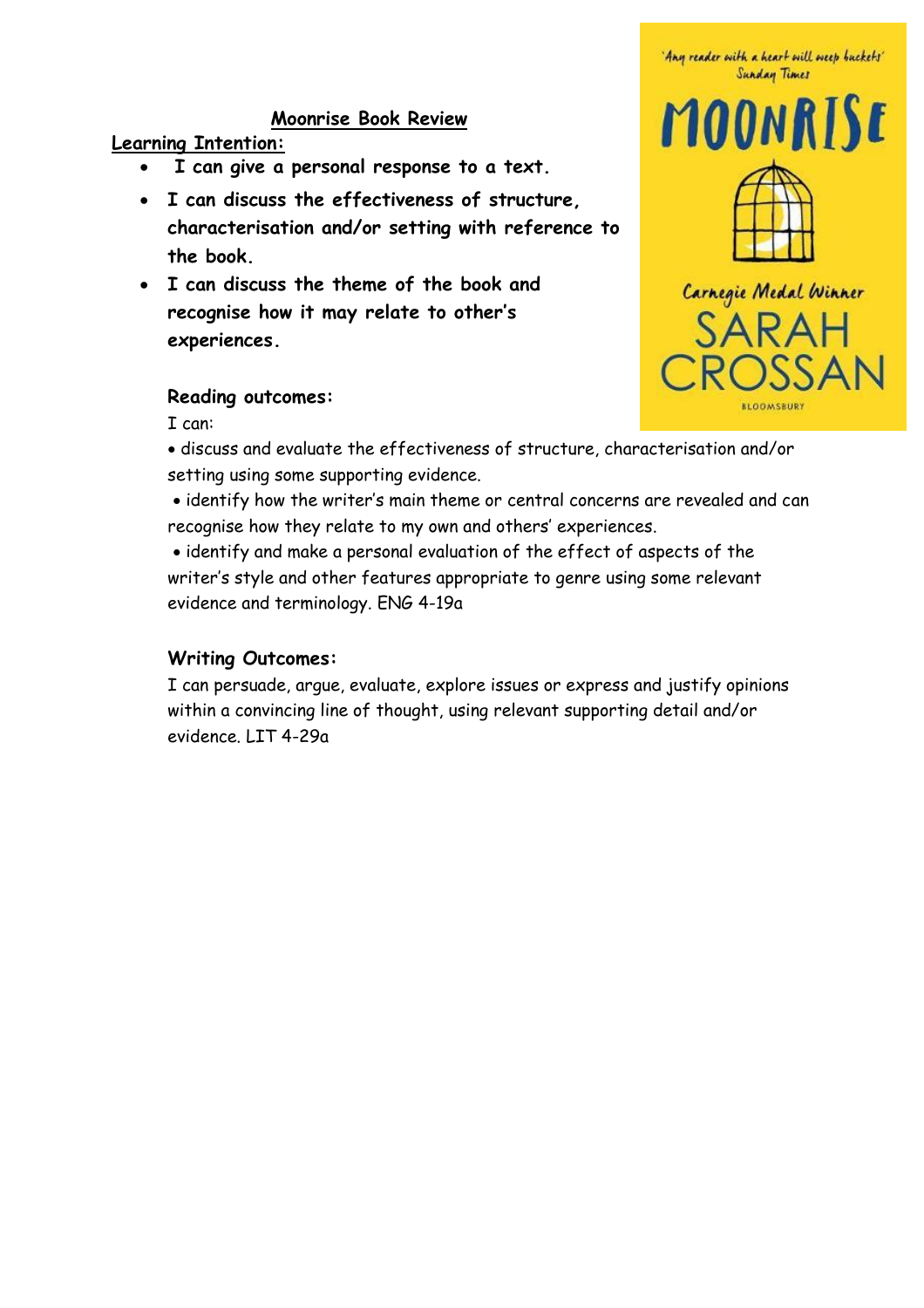## **Revision of the Book**

You are being asked to write a detailed book review for the class novel we read before Christmas "Moonrise".

First let's revise some key aspects of the novel you will need to know:

1. Who are the main characters? (You have been given the first letter of each to help you)  $J$ 

```
E 
Aunt K
A (Sister)
```
2. What are the 2 main themes in the novel that we have studied? Use the pictures below to help joy your memory.





3. What is unique about the way the book is written? How was the form different from other book you have read/studied in school?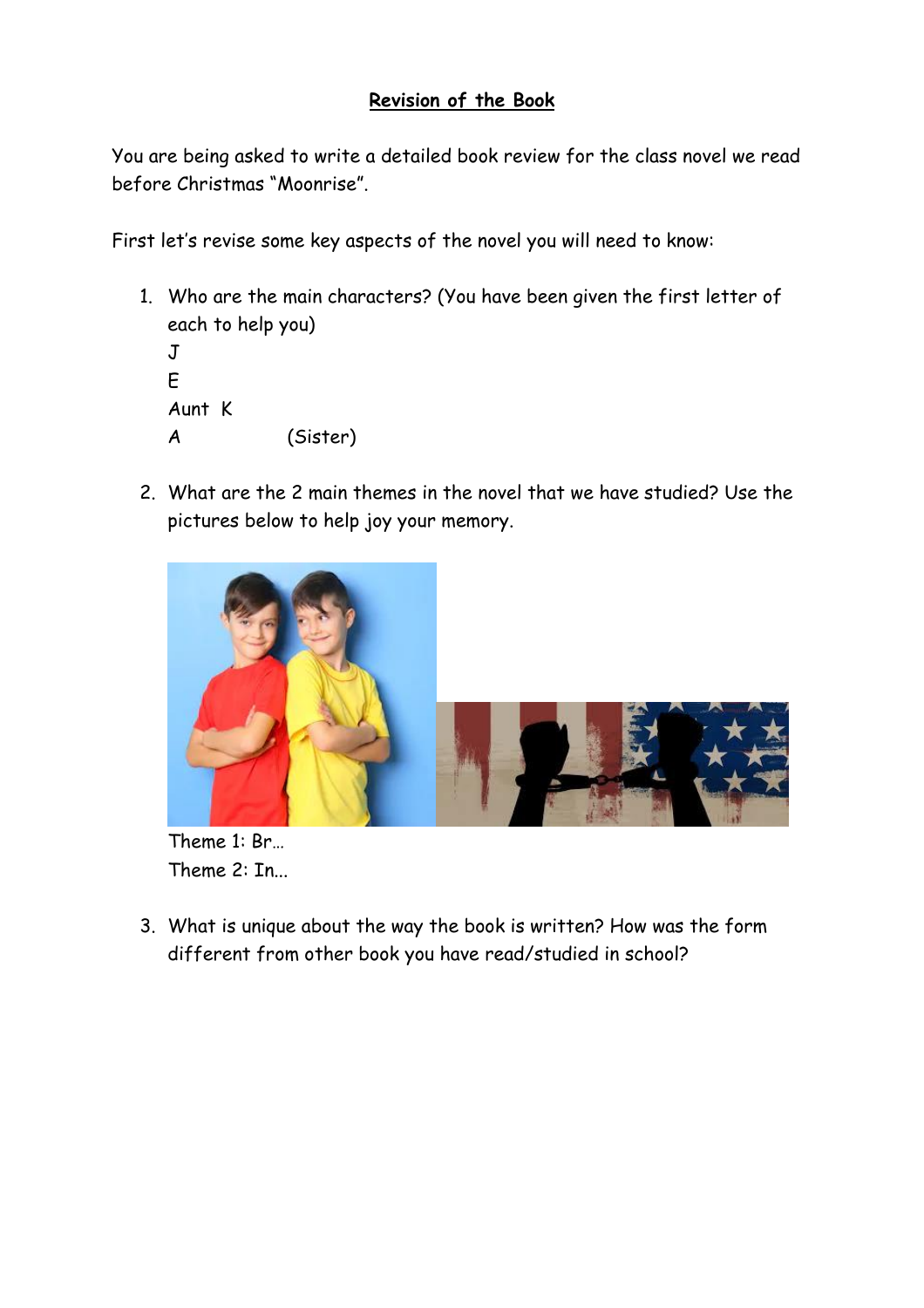## **What is a book review?**

A good book review should:

- Include basic information like title, author publisher/may reference any prizes the book has won.
- Summarise the context and introduce the plot (for example by explaining the setting, the main characters and gist of the story) but it should not give away the ending.
- discuss some of the themes prevalent in the book.
- discuss things the reader liked or disliked about the book (this could be in relation to plot, pace, characters, style or quality of writing).
- Provide a recommendation of who may be interested in the book.

# **Task:**

Read the below book review written about another Sarah Crossnan Book called "One". Complete the evaluation tasks below:

[https://www.theguardian.com/childrens-books-site/2015/sep/14/one-sarah](https://www.theguardian.com/childrens-books-site/2015/sep/14/one-sarah-crossan-review)[crossan-review](https://www.theguardian.com/childrens-books-site/2015/sep/14/one-sarah-crossan-review)

- Write down which aspects of a good book review the author has included.
- Write down one thing the reviewer could have included which would have made it a better review.

# Instructions: Getting started with your book review

On the next page is a list of questions about your book. If you answer them carefully and in detail you can use your answers to form a detailed book review which gives your opinion of the book.

Answer in full sentences to form paragraphs under the following headings rather than numbering your answers or using bullet points.

You should aim to write around 500 words for your finished book review. (This will be good practice from next year as this is the minimum word count for National 5).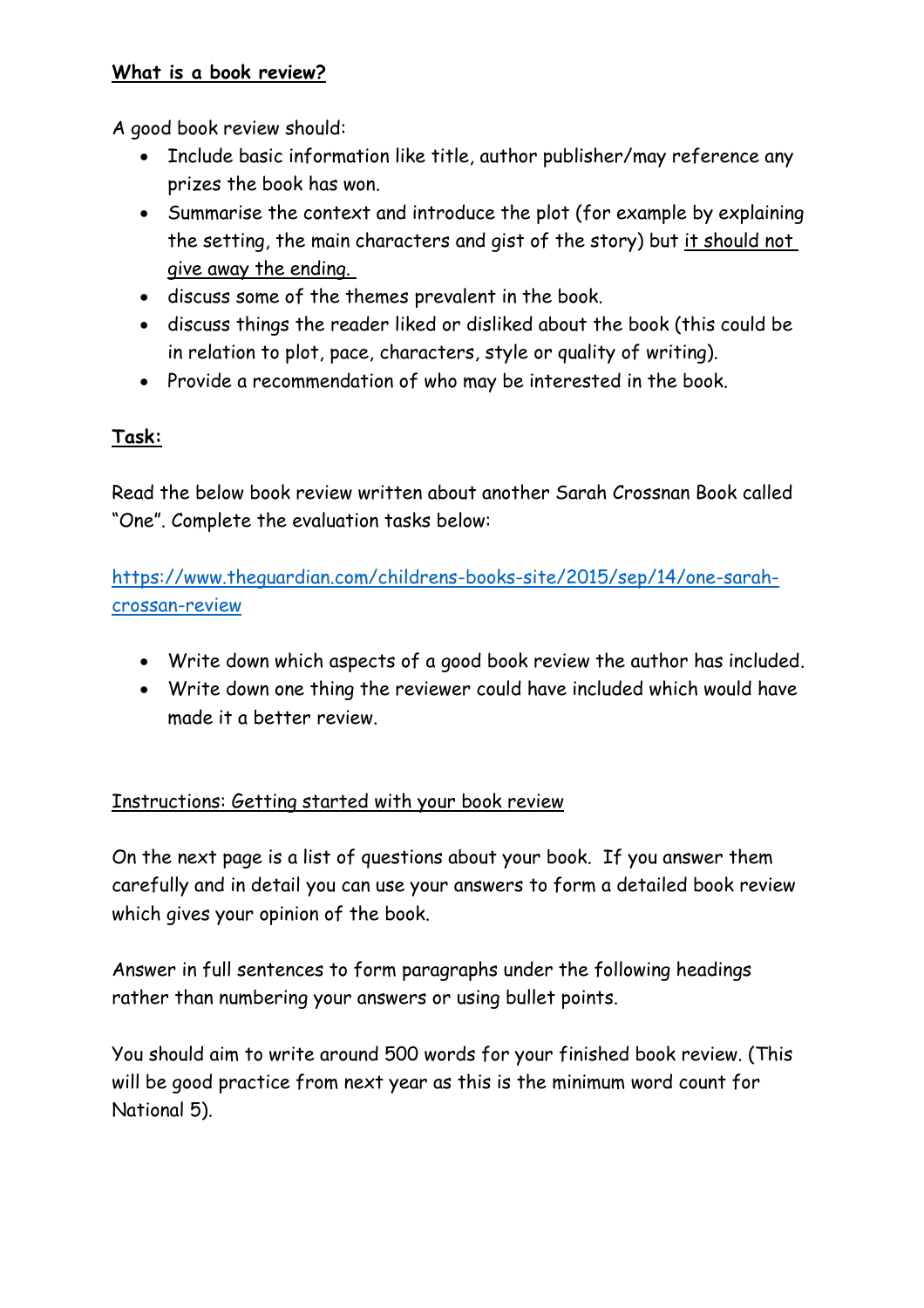• What happened in the story? What was the story about? • What length of time did it cover? (this is the amount of time that passes during the • course of the story, not how long it took you to read it) • Was what happened unusual? Ordinary? • What was the opening of the story like? Exciting? Slow? Dramatic? Dull? • How did the events of the story follow on from each other? • What was the climax of the story? How did it end?



#### **Characters and Setting**

Who were the main characters? • What were they like? Were they described in much detail? • Which did you find most interesting? Most sympathetic? (if you find a character sympathetic, you like them as you can understand their feelings. Perhaps the characters are relatable to real life in some way) What kind of relationships and / or conflicts were there? Did these characters change throughout the story? Where and when is the novel set?

#### **Comments on Style**

• Was the story written in the first or third person?( 'I' or 'he / she') • How important was this to the story? Was the setting described in detail? • Were feelings and attitudes described in depth? • Was it a good story? Why? • What was your favourite moment in the story? Why? • Were there any moments (or characters) that might have been improved? If so, what changes would you make?

#### **General**

• Do you think the writer had a particular reason for telling this story? • How did you feel during and after reading it?

• Do you think you learned anything from the book about people? Ways of life?

• How would you compare it to other books you've read?

What else do you think is important to say about it?

Would you recommend this book / read another by the same author? • Who would you recommend this book to and why? (You should think about the content of the book and who this would be suitable for in terms of age/interests and who is likely to relate to characters or events in the novel etc).

When you have completed your book review, you should check over your work to ensure the following:

- You have written in paragraphs
- You have used clear headings
- You have used accurate spelling, grammar and punctuation.

## **Plot**